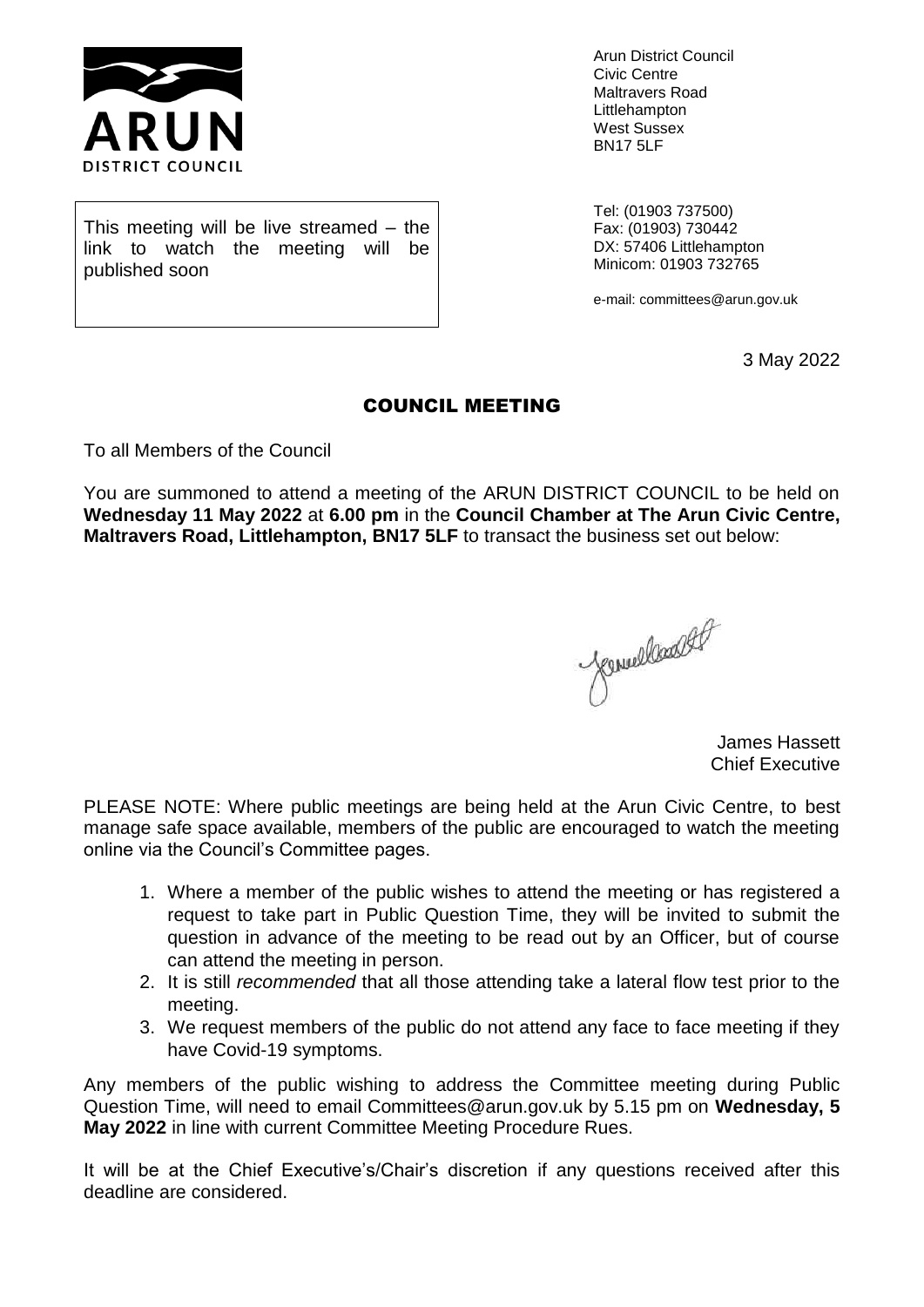For further information on the items to be discussed, please contact [Committees@arun.gov.uk](mailto:Committees@arun.gov.uk)

# **AGENDA**

# 1. APOLOGIES FOR ABSENCE

# 2. DECLARATIONS OF INTEREST

Members and Officers are invited to make any declarations of pecuniary, personal and/or prejudicial interests that they may have in relation to items on this agenda, and are reminded that they should re-declare their interest before consideration of the item or as soon as the interest becomes apparent.

Members and Officers should make their declaration by stating:

- a) the item they have the interest in
- b) whether it is a pecuniary, personal and/or prejudicial interest
- c) the nature of the interest

d) if it is a pecuniary or prejudicial interest, whether they will be exercising their right to speak under Question Time

# 3. PUBLIC QUESTION TIME

To receive questions from the public (for a period of up to 15 minutes)

# 4. QUESTIONS FROM MEMBERS WITH PECUNIARY/PREJUDICIAL INTERESTS

To receive questions from Members with pecuniary/prejudicial interests (for a period of up to 15 minutes)

# 5. PETITIONS

To consider any petitions received from the public.

# 6. MINUTES (Pages 1 - 40)

To approve as a correct record the Minutes from the following meetings held (as attached):

- Special Meeting of the Council 23 February 2022
- Special Meeting of the Council 3 March 2022
- Full Council 9 March 2022
- Extraordinary Meeting of the Council 14 April 2022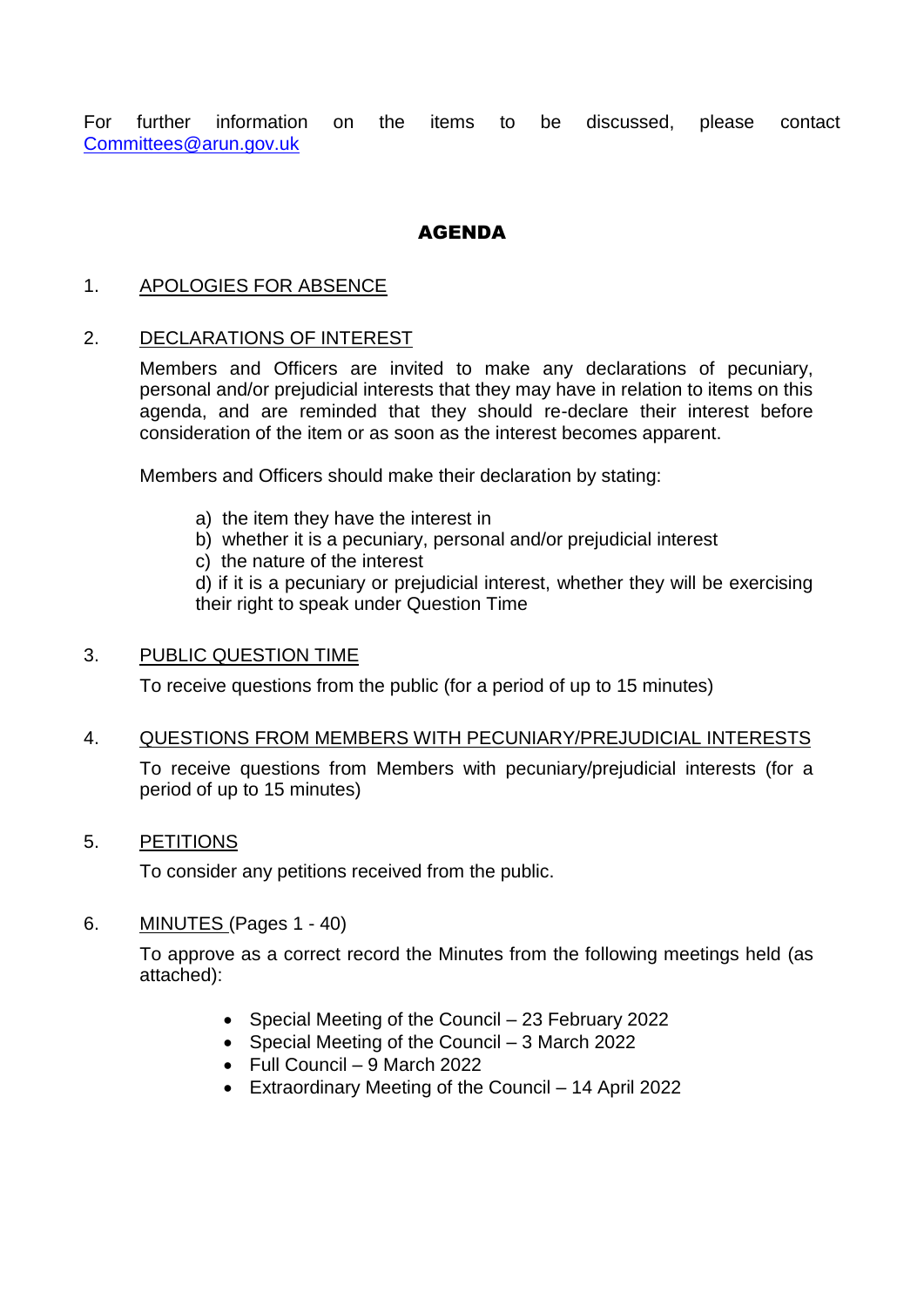# 7. CHAIRMAN'S ANNOUNCEMENTS

To receive such announcements as the Chairman may desire to lay before the Council.

# 8. URGENT MATTERS

To deal with business not otherwise specified in the Council summons which, in the opinion of the Chairman of the Council (in consultation with the Chief Executive), is business of such urgency as to require immediate attention by the Council.

# **OFFICER REPORTS**

9. REPORT OF CONSTITUTION WORKING PARTY - COMPLETING THE TRANSITION TO A COMMITTEE SYSTEM (Pages 41 - 156)

This report contains recent recommendations from the Constitution Working Party (CWP) on continuing amendments to the Constitution designed to smooth the transition from Cabinet to a Committee system of Governance.

This report also brings to full Council amendments recommended by the Planning Committee and accepted by CWP relating to Site Visits (Appendix 5) .

This report draws Council's attention to consequential changes to be made by the Monitoring Officer under delegated powers as a result of organisational and legislative changes (e.g., Part 4, Section 1, Para 7.2 references to *Public Health England* should be changed to *UK Health Security Agency*), and change of titles, eg Group "Head of Law and Governance & Monitoring Officer" instead of "Head of Council Advice & Monitoring Officer" and legacy changes which were previously missed but are consequences of decisions made by Full Council to move to a Committee system.

# **RECOMMENDATIONS FROM SERVICE COMMITTEES, REGULATORY AND STANDARDS COMMITTEES AND FROM WORKING PARTIES**

10. ECONOMY COMMITTEE - 29 MARCH 2022 (Pages 157 - 230)

The Chair, Councillor Cooper, will present the minutes containing recommendations from the meeting of the Economy Committee held on 29 March 2022.

There are recommendations to consider at:

- Minute 781 [Littlehampton Public Realm Improvements Phase 1 (Terminus Road) Contractor Appointment] – the Officer's report is attached.
- Minute 786 [River Road Garage Site, Arundel Wet Sussex] the Officer's report is attached.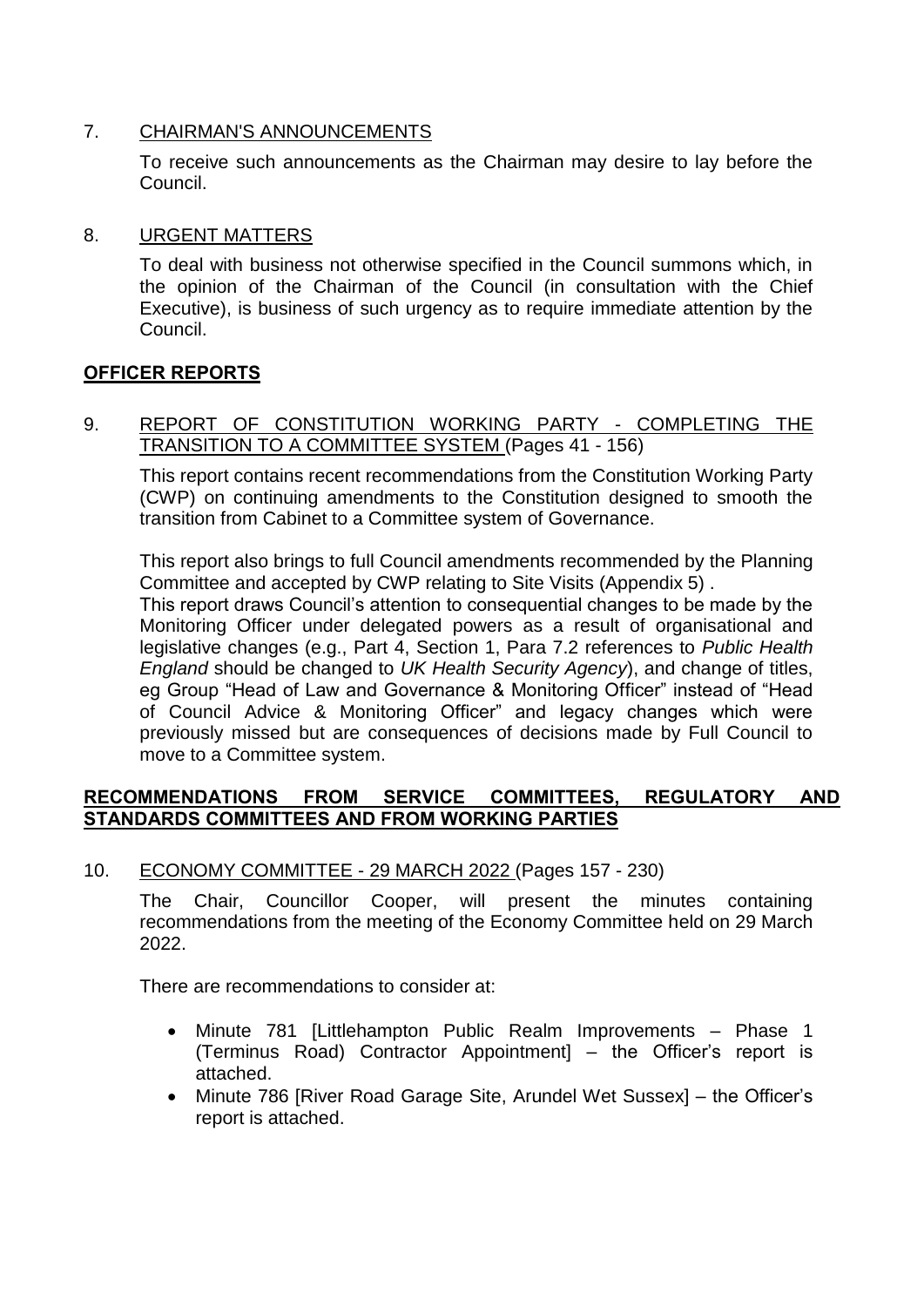# 11. POLICY & FINANCE COMMITTEE - 31 MARCH 2022 (Pages 231 - 254)

The Chair, Councillor Gunner, will present the Minutes containing recommendation from the meeting of the Policy & Finance Committee held on 31 March 2022.

There are three recommendations for the Council to consider at Minute 805 [Council Vision – Performance Management 2022-2026] – the Officer's report is attached.

#### 12. MOTIONS [30 MINUTES]

The following Motion has been submitted in accordance with Council Procedure 15 [Notices of Motion].

Proposer: Councillor Staniforth Seconder: Councillor Edwards

# **Mental Health Support Services for Young People**

My motion is to propose the Council request a presentation from West Sussex County Council to outline what services it currently provides for children and young people in the district and its plans for future provision. We may then identify key priorities as a district council to support the wellbeing of children and young people.

### 13. GENERAL QUESTIONS FROM MEMBERS [BY ADVANCE NOTICE] [30 **MINUTES1**

To consider general questions from Members in accordance with Council Procedure Rule 14.3.

#### 14. COMMITTEE MEMBERSHIPS

Any changes to Committee Memberships that need noting by the Council will be reported at the meeting.

#### 15. REPRESENTATION ON OUTSIDE BODIES

The Council is asked to approve any changes to its representation on Outside Bodies.